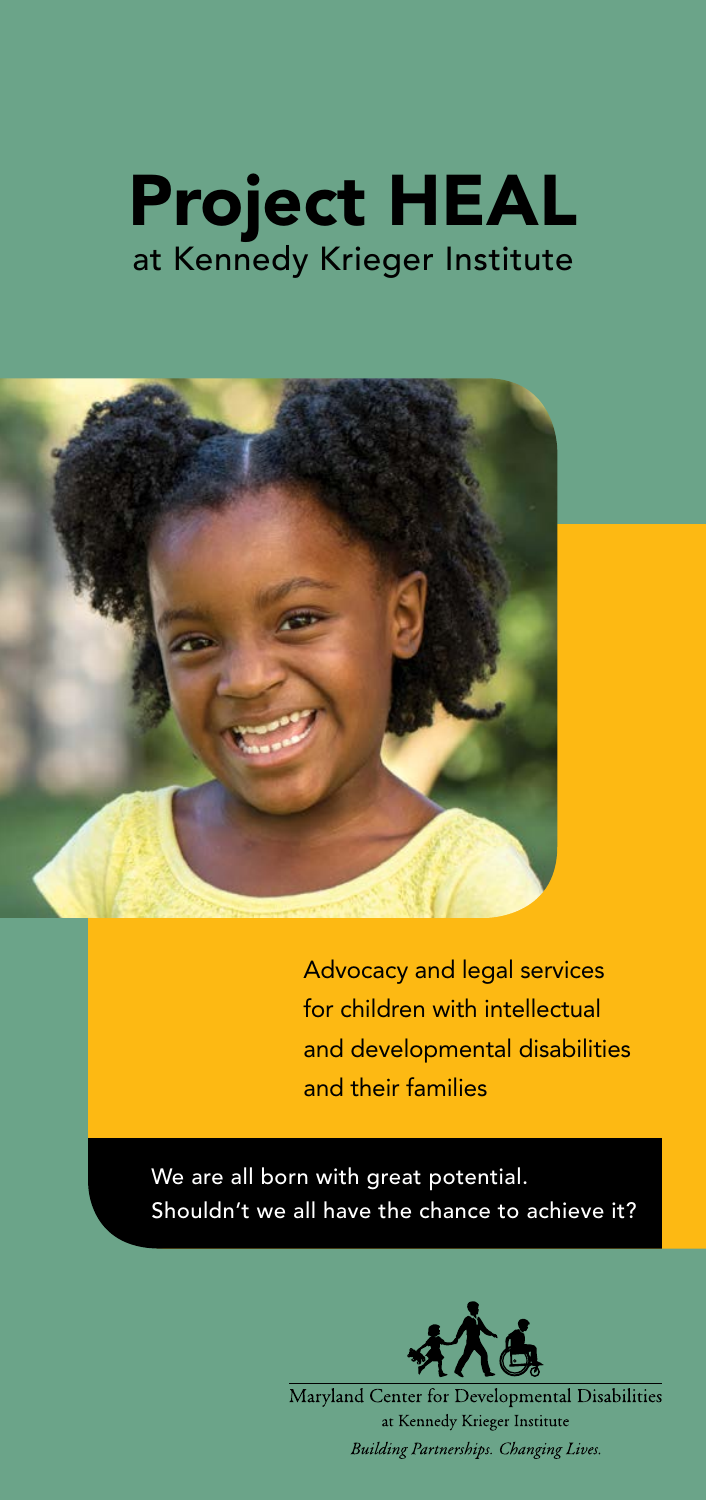Do you need help obtaining special education and related services for your child?

Do you need representation to appeal an SSI denial?



### Our Program

Project HEAL (Health, Education, Advocacy and Law) is Maryland's only comprehensive medicallegal partnership. A community-based program of the Maryland Center for Developmental Disabilities at Kennedy Krieger Institute, Project HEAL provides advocacy and legal services for children with intellectual and developmental disabilities, and who receive clinical services at Kennedy Krieger, and their families. Project HEAL attorneys collaborate with Kennedy Krieger faculty members, staff members and trainees to ensure that patients receive the medical and legal care they need.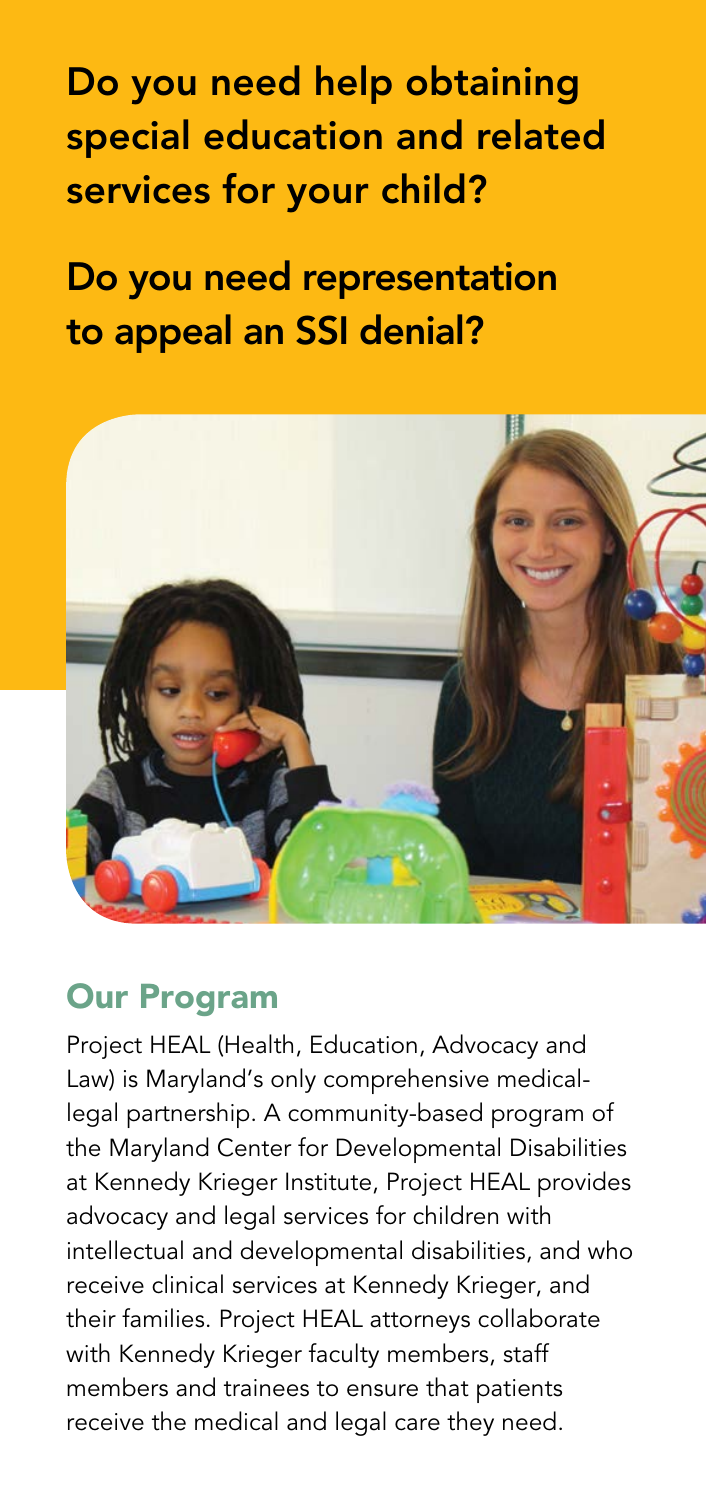# How can Project HEAL help me?

You may have problems in your day-to-day life that affect your child's health and well-being. Project HEAL attorneys provide the following advocacy and legal services:

- **Representation:** in special education matters, Supplemental Security Income appeals and simple family law matters
- **Limited representation:** brief advice, document review, referrals, information and resources
- **Case consultations:** advice to Kennedy Krieger faculty members, staff members and trainees
- **Pro bono referrals:** to Baker Donelson, Ballard Spahr LLP, DLA Piper, Offit Kurman and nonprofit legal service organizations
- **Professional training:** for Kennedy Krieger faculty members, staff members and trainees
- **Community training:** for children, families, service providers, law firms, school systems and organizations

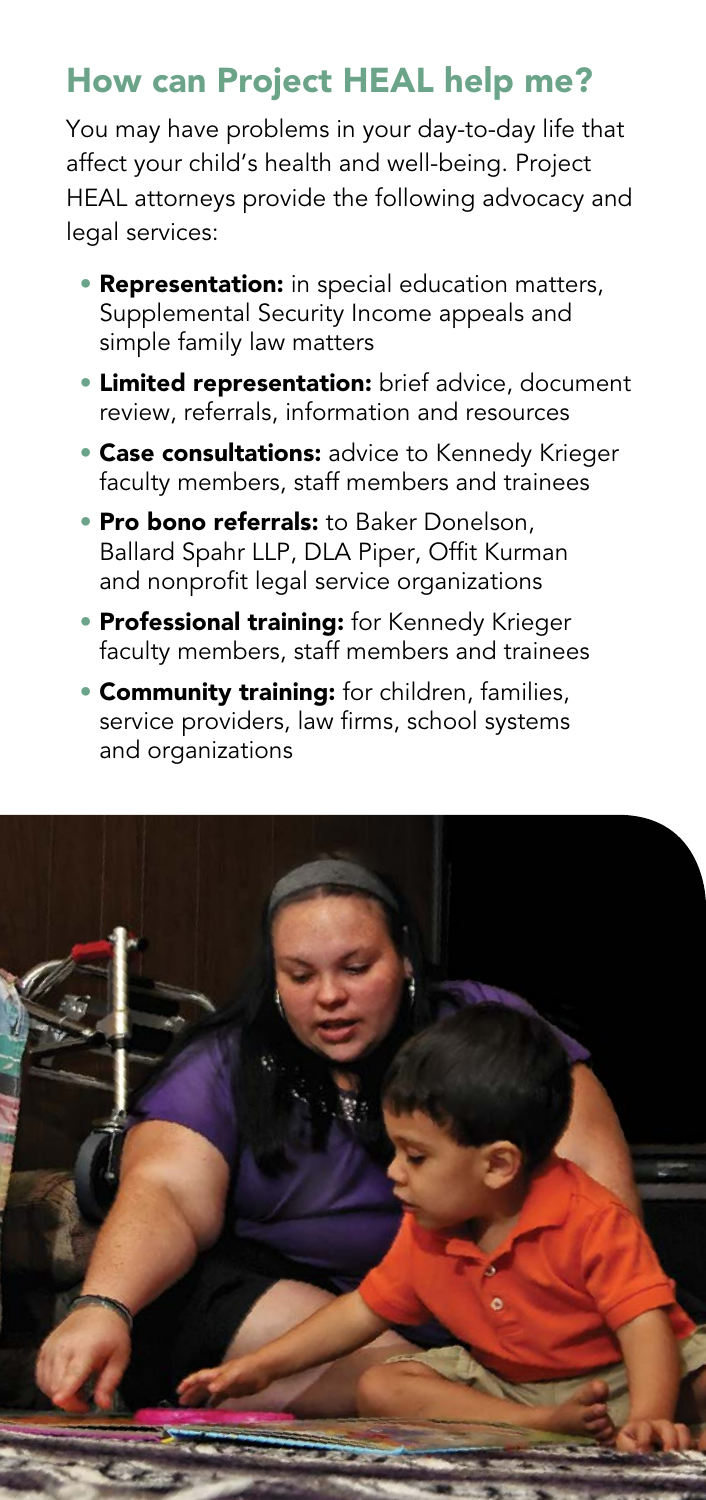"Project HEAL secured additional evaluations through the school system and effectively advocated for a more appropriate educational program and placement for my son."

– Parent

### Am I eligible? What does it cost?

Project HEAL provides legal services for patients at Kennedy Krieger Institute with intellectual and developmental disabilities and their families who meet the income eligibility requirements and have a civil legal issue requiring an attorney. Fees are determined based on a sliding scale. Written proof of income and advance payment are required.

For current income eligibility guidelines and fees, contact Project HEAL at 443-923-4414.

# Project HEAL has mentorships with:

- City Neighbors High School
- Towson University
- University of Baltimore School of Law
- University of Maryland Francis King Carey School of Law

## Funders:

- Bertha's Mussels
- Mid-Shore Community Foundation
- RE/MAX Preferred

Kennedy Krieger Institute recognizes and respects the rights of patients and their families and treats them with courtesy and dignity. Kennedy Krieger Institute provides care that preserves cultural, psychosocial, spiritual and personal values, beliefs and preferences. Care is free from discrimination based on age, race, ethnicity, religion, culture, language, physical or mental disability, socioeconomic status, sex, sexual orientation, and gender identity or expression, including transgender. We encourage patients and families to become active partners in their care by asking questions, seeking resources and<br>advocating for the services and support they need. (2/2017) advocating for the services and support they need.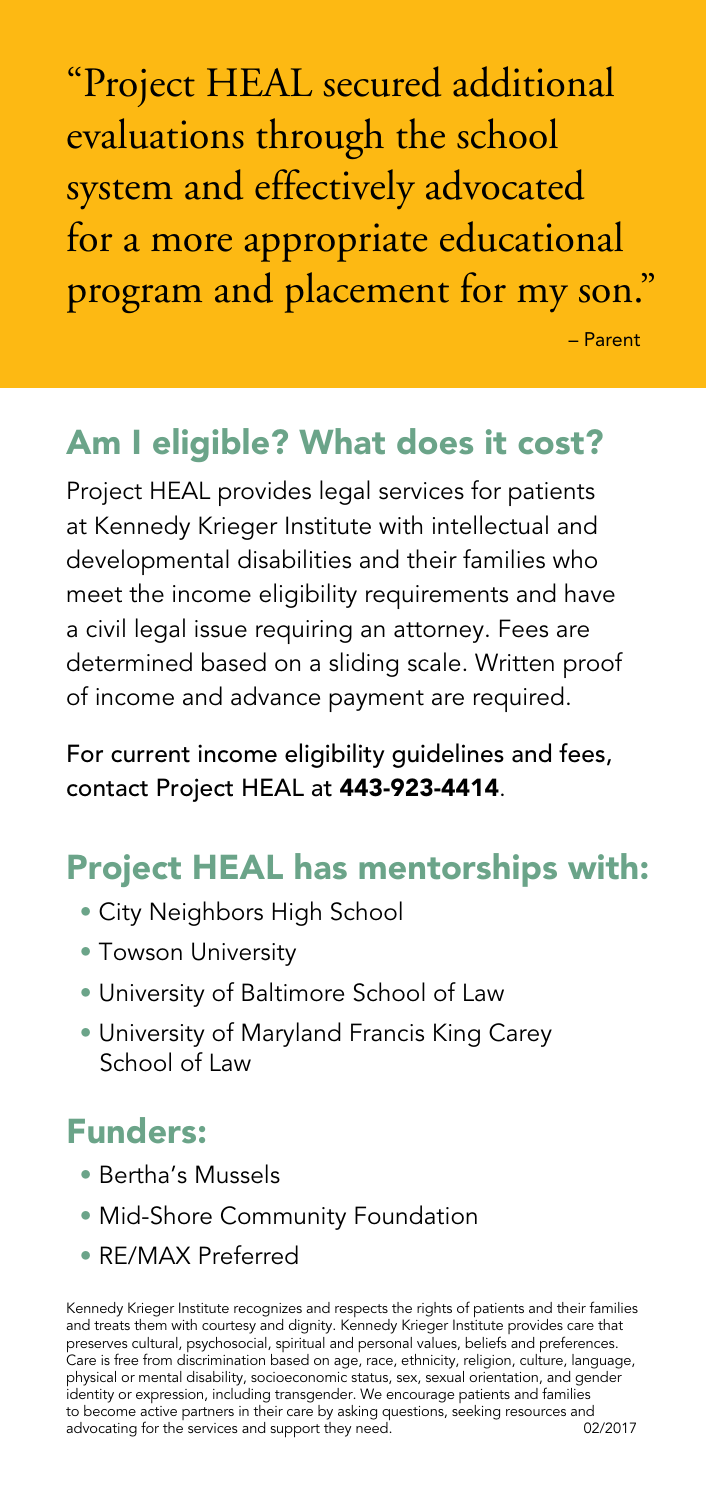#### A project of:



Maryland Center for Developmental Disabilities at Kennedy Krieger Institute Building Partnerships. Changing Lives.

In partnership with:

#### **BAKER DONELSON**

# **Ballard Spahr**



The Maryland Center for Developmental Disabilities (MCDD) is one of a national network of University Centers for Excellence in Developmental Disabilities federally funded by the Administration on Intellectual and Developmental Disabilities.

People with intellectual and developmental disabilities are increasingly assuming their rightful place in society. Staff members who work on MCDD projects adhere to high ethical standards of professional practice, and they respect and support the legal and human rights of people with developmental disabilities and their families.

#### Contact Information

Project HEAL at Kennedy Krieger Institute For more information or to complete a phone intake, please call 443-923-4414. Fax: 443-923-4417

[ProjectHEAL.KennedyKrieger.org](http://ProjectHEAL.KennedyKrieger.org)

Location

716 North Broadway, Office 106 Baltimore, MD 21205

Your support is the key to unlocking a child's potential. To make a donation to support Project HEAL, visit [KennedyKrieger.org/SupportProjectHEAL](http://KennedyKrieger.org/SupportProjectHEAL).